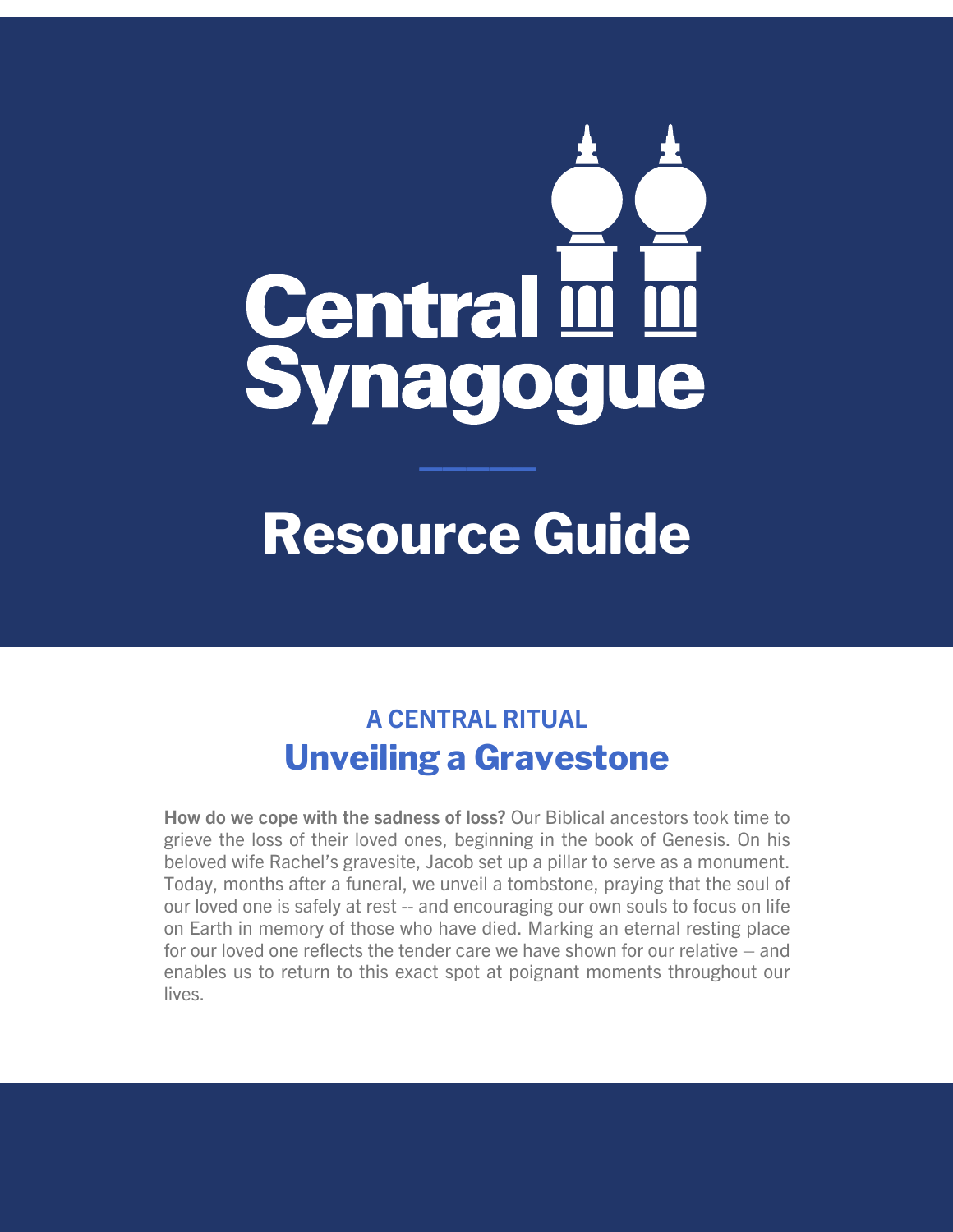#### **A CENTRAL RITUAL**

# **Unveiling: A Monument In Remembrance**

## **The Basics**

- An unveiling, a ceremony in which we remove a cloth cover to dedicate a recently erected gravestone, typically takes place a little under a year after the death of a loved one.
- The finality of a gravestone can encourage continued emotional healing in the mourning process, moving further from grief and sorrow to acceptance and healing.
- The permanence of a monument, as well as the stones we place on top, serve as a reminder of our rock-solid, eternal commitment to our loved one's memory.



#### **Rabbi Maurice Salth**

Unveiling rituals are often led by family and friends of the deceased because you are the ones that knew your loved one best. In so many ways the key part of an unveiling is your very presence; you and other family and friends returning to the place of the burial is a testament of your undying love for the person that has died.

#### **Preparation**

- Invite family and friends to attend. While it is customary to recite the Mourner's Kaddish in the presence of a minyan of 10 people during a synagogue prayer service, you can say Kaddish with whomever is present during a cemetery visit.
- Choose your supplementary reading(s) ahead of time (p. 6-10, or of your own choosing) and identify a reader.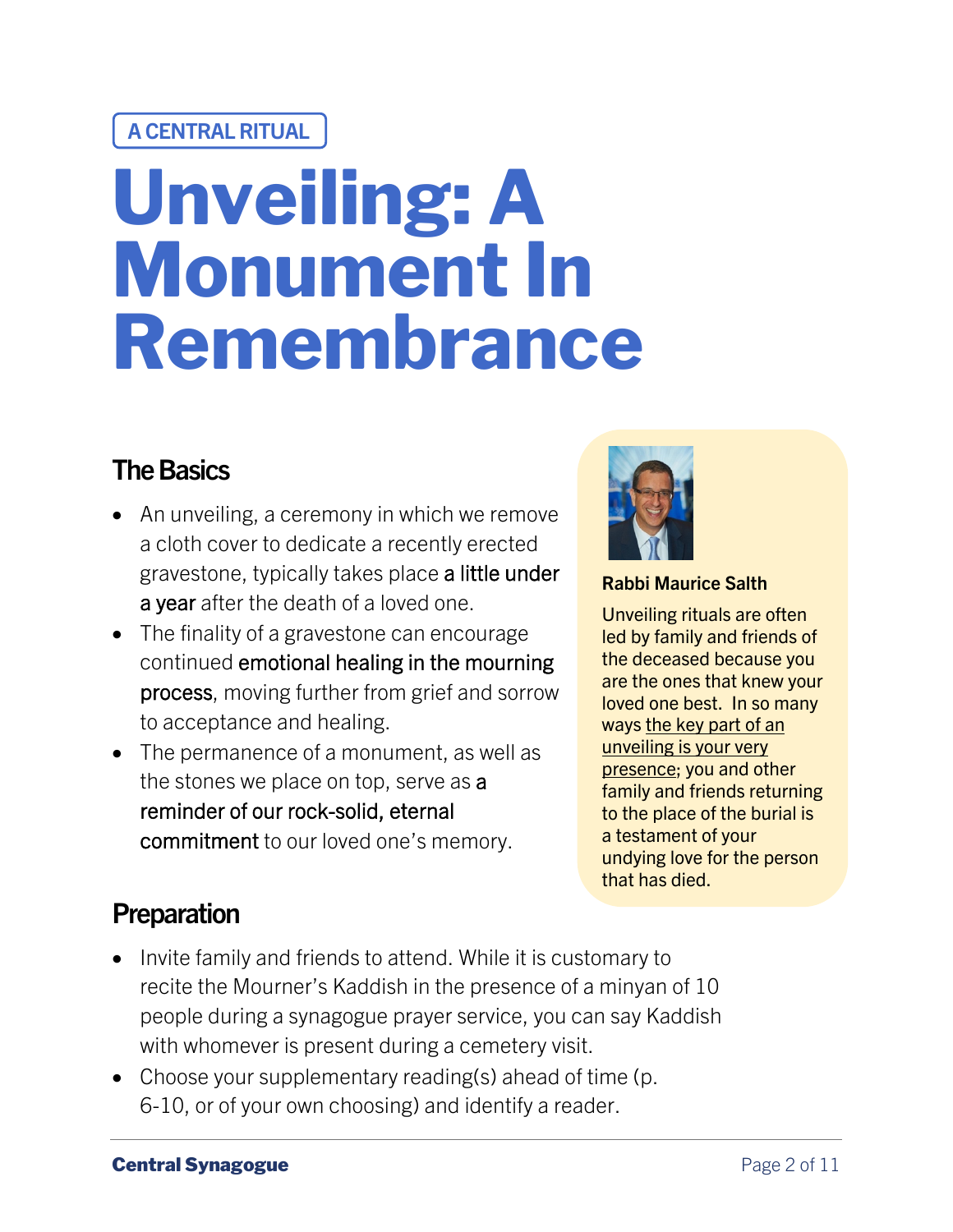- Designate someone to cover the gravestone and uncover it during the ceremony.
- Print out this packet for yourself and make copies of any shared readings (including Mourner's Kaddish on page 11) for others. Bring head coverings, if you wish.
- If you are not comfortable reading the Mourner's Kaddish, consider assigning to someone else in advance.
- If you are in deep mourning, identify someone else to lead this ritual, if possible. At minimum, be sure to have everything written down to take pressure off yourself in the moment. Ask another attendee to be prepared to step in if needed. No one needs to lead alone.

#### **Decoding the Gravestone**

• While not every Jewish gravestone has Hebrew writing or all the details below, this visual can help you decode the various inscriptions on some of the monuments you may encounter in the cemetery.



"פ. - An abbreviation for "po nikbar" (here lies).

The Hebrew name of the deceased (e.g. Bracha bat Moshe Eliezer).

The Hebrew date (e.g. 5th of Tammuz, 5767).

ת.נ.צ.ב.ה - An abbreviation for the Hebrew phrase "t'he nefesh tz'rurah b'tzror hachayyim" (may the soul be bound up in the bond of eternal life).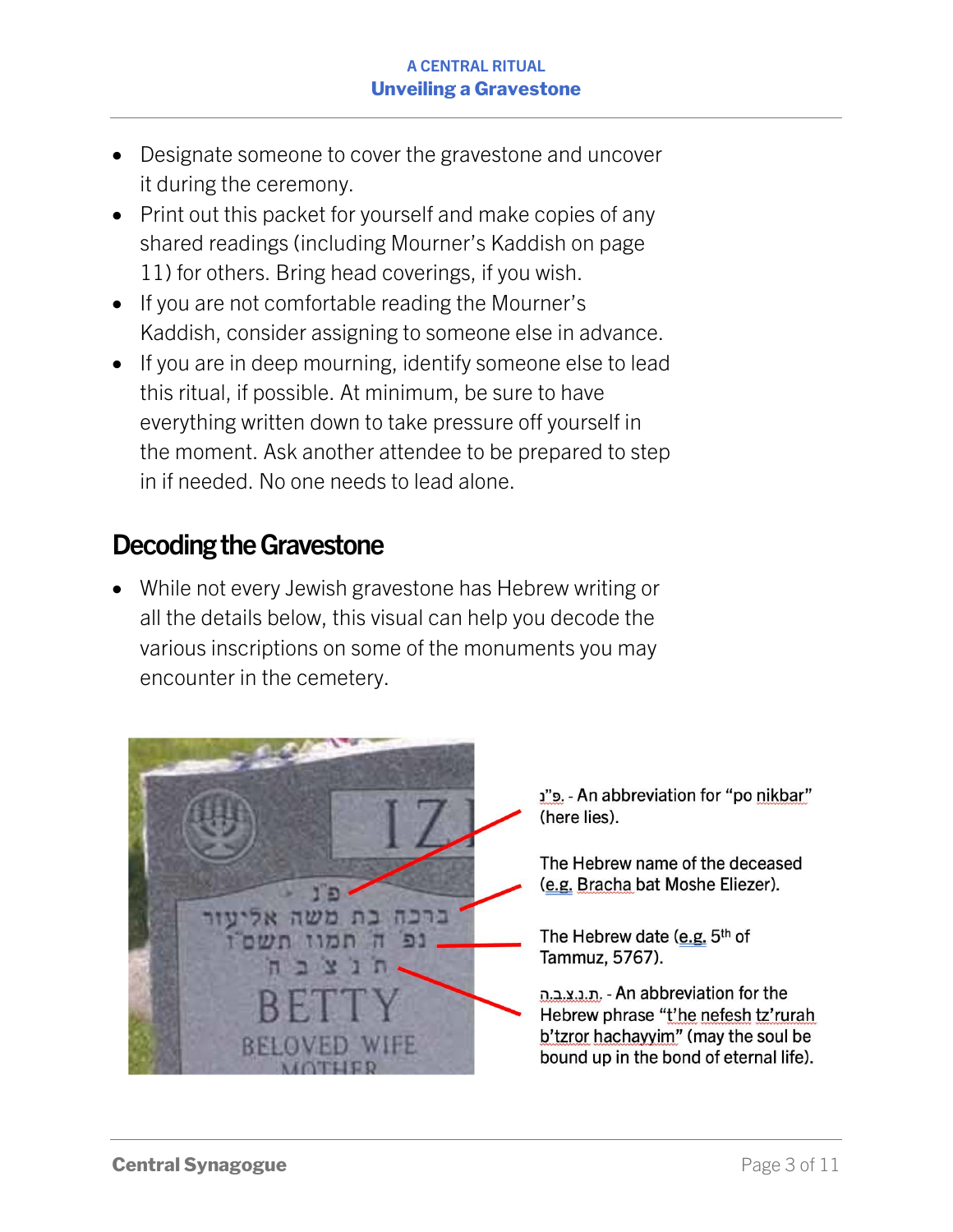# **ACeremony by Rabbi Maurice Salthand Rabbinic Intern Andrew Kaplan Mandel**

*<suggested time: 10-15minutes>*

- 1. Cover the gravestone ahead of time. Have someone exit their car first and place a sheet or covering over the gravestone(s). Then gather people around the gravesite so that as best as possible you are in a horseshoe/semicircle.
- 2. Welcome everyone. Introduce the ritual by explaining what is about to happen.
	- o You might say: *"We are glad we are together to dedicate this stone for our loved one, \_\_\_\_\_\_\_. During our unveiling ritual, we will read a poem or two, dedicate the gravestone, shared a few memories, place a rock upon the gravestone, and say our memorial prayers."*
- 3. Offer a reading or two, based on your preference, from the six selections beginning on the next page or a treasured reading from the family.
	- o You might say: *"We will begin with the following reading(s)."*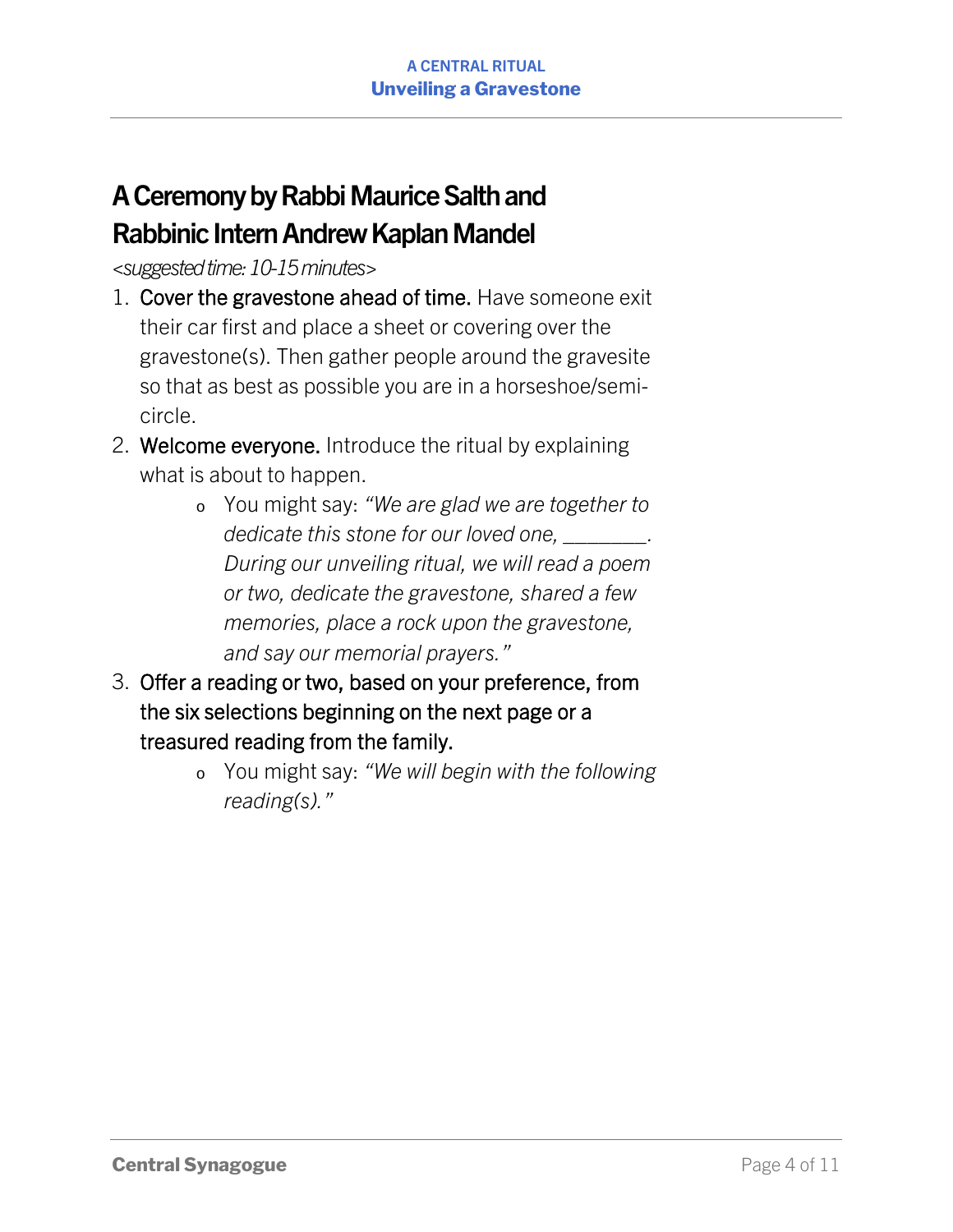## **OptionA: Ecclesiastes 3 (1-8)**

To everything there is a season, and a time to every purpose under the heavens: A time to be born, and a time to die; A time to plant, and a time to uproot what is planted; A time to kill, and a time to heal; A time to break down, and a time to build up; A time to weep, and a time to laugh; A time to mourn, and a time to dance; A time to cast away stones, and a time to gather stones together; A time to embrace, and a time to refrain from embracing; A time to seek, and a time to lose; A time to keep, and a time to discard; A time to rend, and a time to sew; A time to be silent, and a time to speak; A time to love, and a time to hate; A time of war, and a time of peace.

#### **Option B: Fault Lines**

Cracks form as we survive grief They start with sharp broken edges Eventually dulled when worn by time The crevasses remain but they narrow And rather than fall into them Hope and light begin to emerge We can never completely avoid them They can reappear when least expected Yet with each day that passes We learn to appreciate their evocations The sharp stabs become less and fewer The colorful memories grow more vivid Without the gift of deeply loving The sorrow of grief can't abide And without the sorrow of grief The depth of love remains silent We all heal in our own time frame May Adonai speed our healing now. *-- Suzanne Sabransky*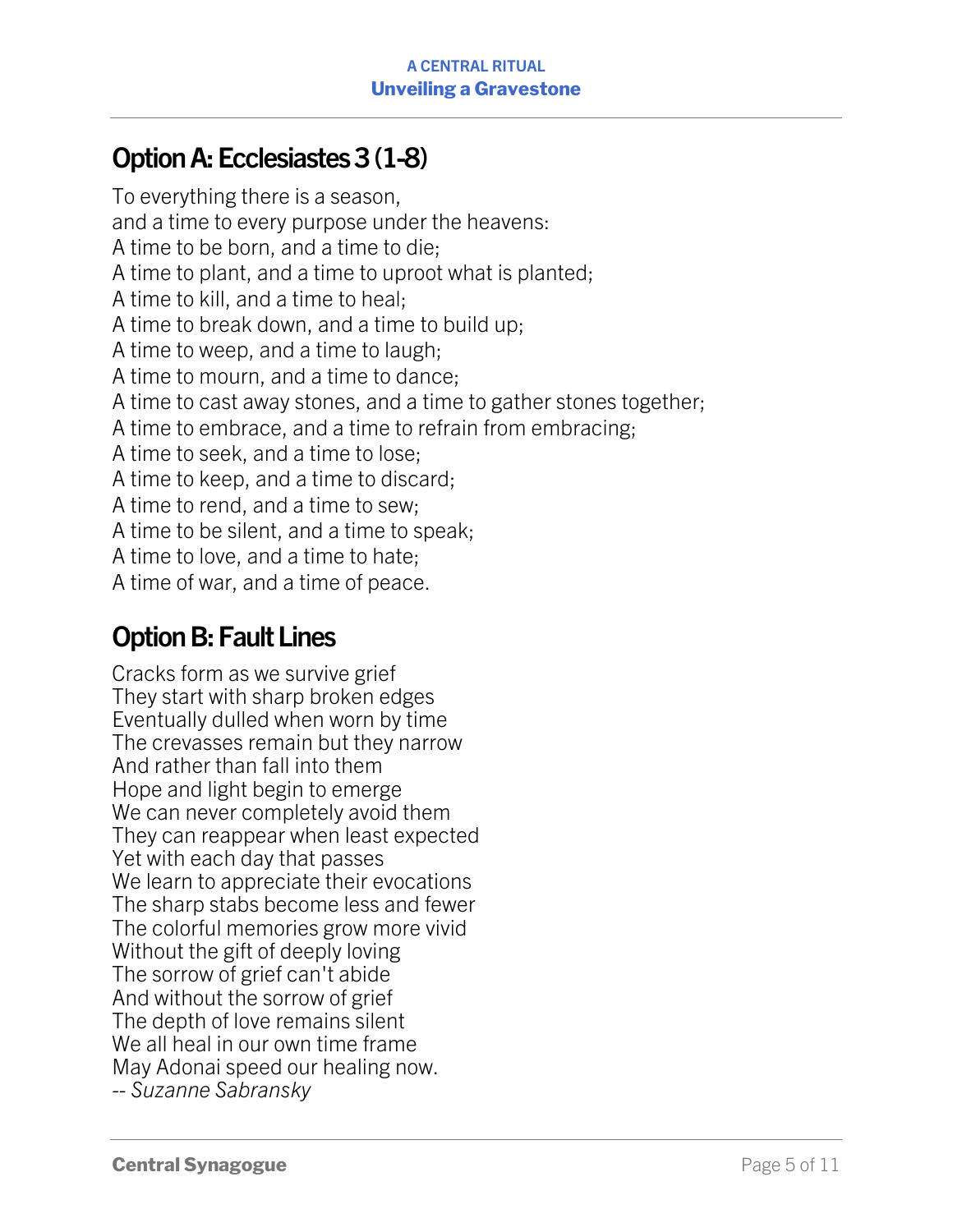## **OptionC:When I Die, I Want Your Hands On My Eyes**

When I die, I want your hands on my eyes; I want the light and the heat of your beloved hands to pass their freshness over me one more time to feel the smoothness that changed my destiny. I want you to live while I wait for you, asleep, I want for your ears to go on hearing the wind, for you to smell the sea that we loved together and for you to go on walking the sand where we walked. I want for what I love to go on living and as for you I loved you and sang you above everything, for that, go on flowering, flowery one, so that you reach all that my love orders for you, so that my shadow passes through your hair, so that they know by this the reason for my song. *-- Pablo Neruda (in translation)*

#### **Option D:I Haven't Forgotten You**

I haven't forgotten you, even though it's been some time now since I've seen your face, touched your hand, heard your voice. You are with me all the time. I used to think you left me. I know better now. You come to me. Sometimes in fleeting moments I feel your presence close by. But I still miss you. And nothing, no person, no joy, no accomplishment, no distraction, not even God, can fill the gaping hole in your absence has left in my life. But, mixed together with all my sadness, there is a great joy for having known you. I want to thank you for the time we shared, for the love you gave, for the wisdom you spread.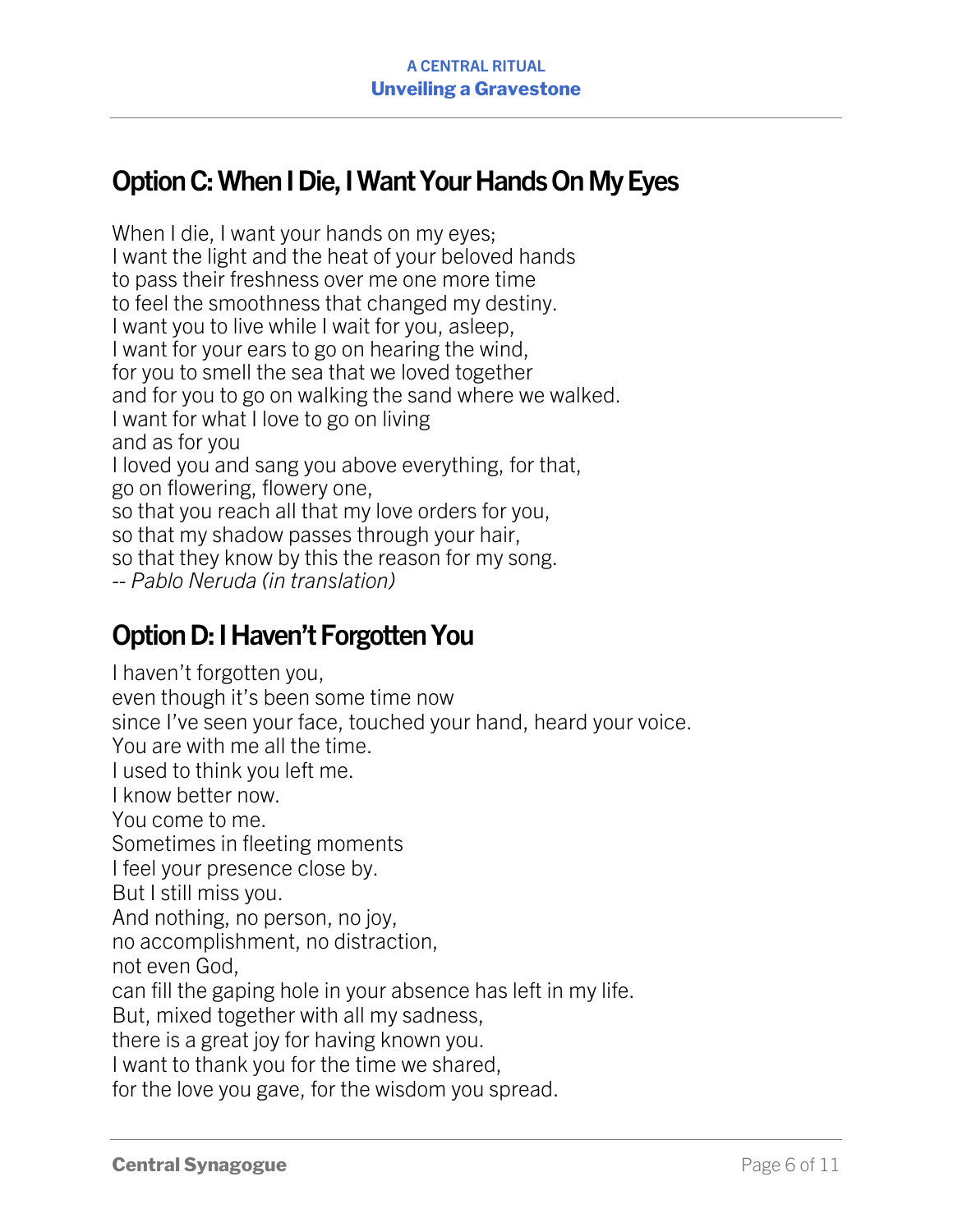#### **A CENTRAL RITUAL Unveiling a Gravestone**

Thank you for the magnificent moments and the ordinary ones, too. There was beauty in our simplicity. Holiness in our unspectacular days. And I will carry the lessons you taught me always. Your life has ended, but your light can never be extinguished. It continues to shine upon me even on the darkest nights and illuminates my way. May God bless you as you have blessed me with love, with grace and with peace. *-- Rabbi Naomi Levy, adapted*

# **Option E: Psalm 23**

Adonai is my shepherd; I shall not want. God makes me lie down in green pastures; God leads me beside the still waters. God restores my soul; God guides me in straight paths for the sake of God's name. Yea, though I walk through the valley of the shadow of death, I will fear no evil, For You are with me. Your rod and Your staff, they comfort me. You prepare a table before me in the presence of my enemies, You anoint my head with oil; my cup overflows. Surely goodness and mercy shall follow me all the days of my life;

And I shall dwell in the house of Adonai forever.

# **Option F: Psalm 121: 1-2**

*Esa einai el heharim, me'ayin yavo ezri? Ezri me'im Adonai oseh shamayim va'aretz.* I will lift up my eyes to the mountains. From where does my help come? My help comes from the Eternal One, who made heaven and Earth.

#### 4. Unveil the gravestone.

o You might say*: "I will now ask \_\_\_\_\_\_\_ to lead us in the ritual for unveiling the gravestone."*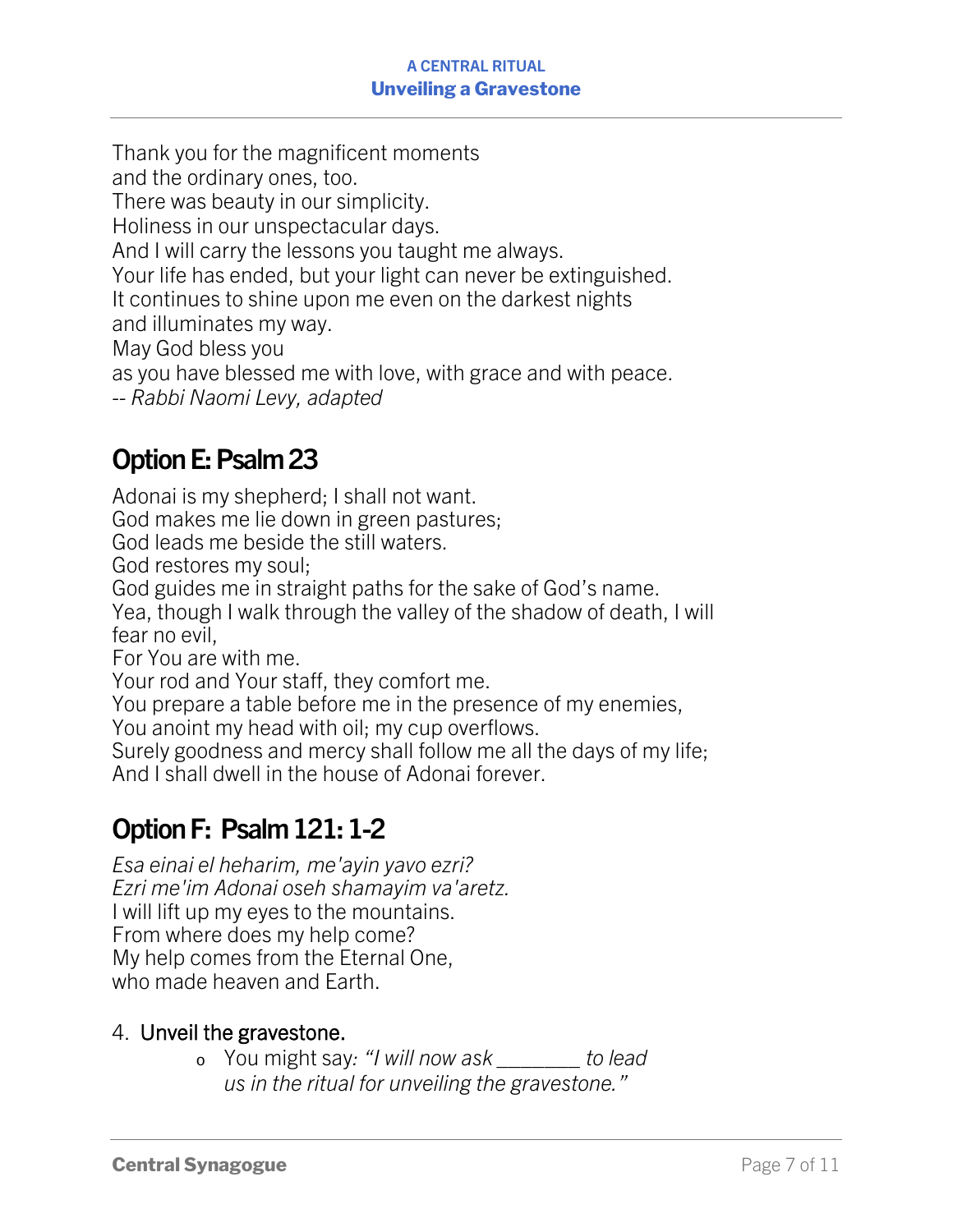#### **Unveiling the Gravestone**

On behalf of the family, and in the presence of relatives and friends, we consecrate this memorial to as a sign of undying love.

*In Hebrew and/or English, with the deceased's name:* נִשְׁמַה שֶׁל <u>\_</u>\_\_\_\_ צְרוּרָה בִּצְרוֹר הַחַיִּים *Nishmah shel \_\_\_\_ tz'rurah bitz'ror ha-chayyim.*

The soul of The soul of  $\qquad \qquad$  is bound up in the bond of eternal life.

God of Infinite Love, strengthen us in our sorrow so that we, walking through the valley of the shadow of death, may be guided by Your light. Though a link has been severed from our family chain, help us to be more closely united with the dear ones who remain. May our actions and aspirations honor our loved one as surely as this monument, which will ever be a symbol of abiding devotion. So will \_\_\_\_\_\_\_ live on for blessing among us.

- 5. Invite reflections. If you wish, this is a time to include memories from loved ones.
	- o You might say*: "I want to invite us to share a reflection or a memory of our loved one. I'll start."* [Then, share your memory.] *"Does anyone else want to share?"* [After everyone who would like to speak has spoken, you might say:] *"Thank you for sharing. I know we will be speaking more about our memories today and for the rest of our lives."*

#### 6. Encourage those in attendance to place a stone.

o You might say: *"In ancient times, our ancestors used piles of rocks to mark the burial plots of loved ones, turning their grief for the deceased into enduring remembrance. I want to invite all* 

o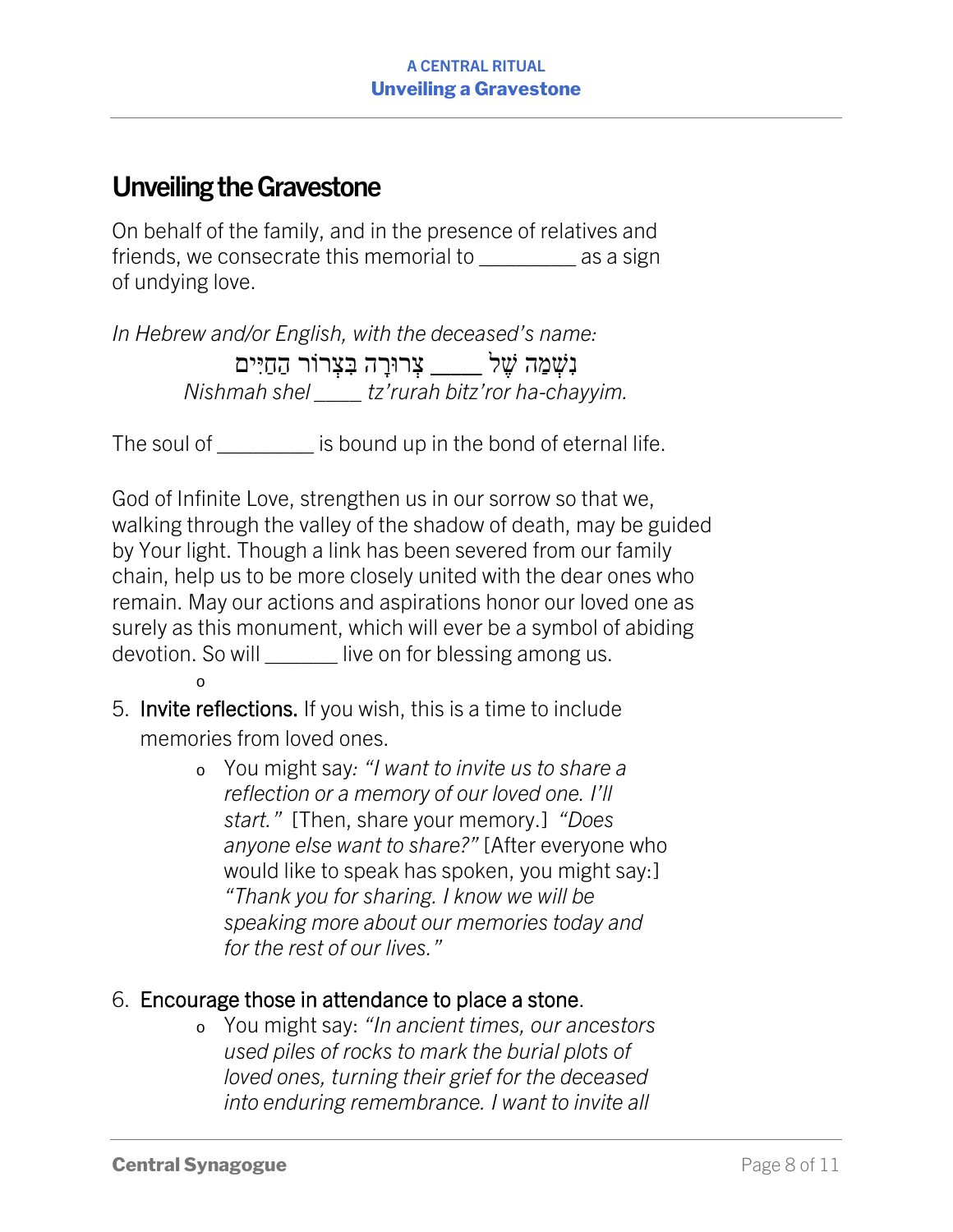#### **A CENTRAL RITUAL Unveiling a Gravestone**

*who would like to find a stone or rock on the ground and place it on the monument. After we place our rocks on the monument, we will say traditional words of mourning."*

- o If you are near the graves of other loved ones, you may place a stone on their monuments, too.
- 7. If you wish, recite the optional memorial prayer, El Malei Rachamim, in English or in Hebrew.
	- o Some choose to recite this prayer as a group in English, or to have a volunteer sing it in Hebrew.
	- o You might say: "*We will now recite El Malei Rachamim, God full of Compassion, a prayer for the soul of our loved one."*

## **El Malei Rachamim: God, Full of Compassion**

ָאֶל מַלֵּא רַחֶמִים שׁוֹכֵן בַּמְּרוֹמִים הַמְצֵא מְנוּחָה נְכוֹנֵה תַּחַת כַּנְפִי הַשָּׁכִינַה ַ בַּמַּעֲלוֹת קָדוֹשִׁים וּטָהוֹרִים כִּזֹהָר הַרַקִיעַ מַזְהִירִים לְנְשָׁמוֹת יַקִּירֵנוּ שֶׁהַלְכוּ לְעוֹלָמָם. אָנָּא בַּעַל הָרַחֲמִים הַסְתִּירָם בְּצֵל כְּנָפֶיךָ לְעוֹלָמִים וּצְרֹר בִּצְרוֹר הַחַיִּים אֶת נִשְׁמָתָם. יהוה הוּא נַחֲלָתָם וְיָנוּחוּ בְּשָׁלוֹם עַל מִשְׁכָּבָם וְנֹאמַר אָמֵן

*El maley rakhamim shokhen ba-m'romim ha-m'tzei m'nukhah n'khonah takhat kanfei ha-sh'khinah b'ma'alot k'doshim u't'horim k'zohar ha-rakiah maz'hirim l'nishmot yakireinu she-hal'khu l'olamam. Ana ba'al ha-rakhamim ha-s'tirem b'tzel k'nafekha l'olamim u-tz'ror bitz'ror ha-khayim et nishmatam. Adonai hu nakhalatam v'yanukhu b'shalom al mish'kabam v'nomar amen.*

God, full of compassion, dwelling in the heavens' heights, bring proper rest beneath the wings of your *Shechinah* among the holy and the pure, who shine like the brilliance of the skies, to the soul of our beloved, who has gone to the eternal place of rest. May You who are the source of mercy provide shelter beneath your wings eternally and bind our loved one's soul in the bundle of life to rest in peace. And let us say: Amen.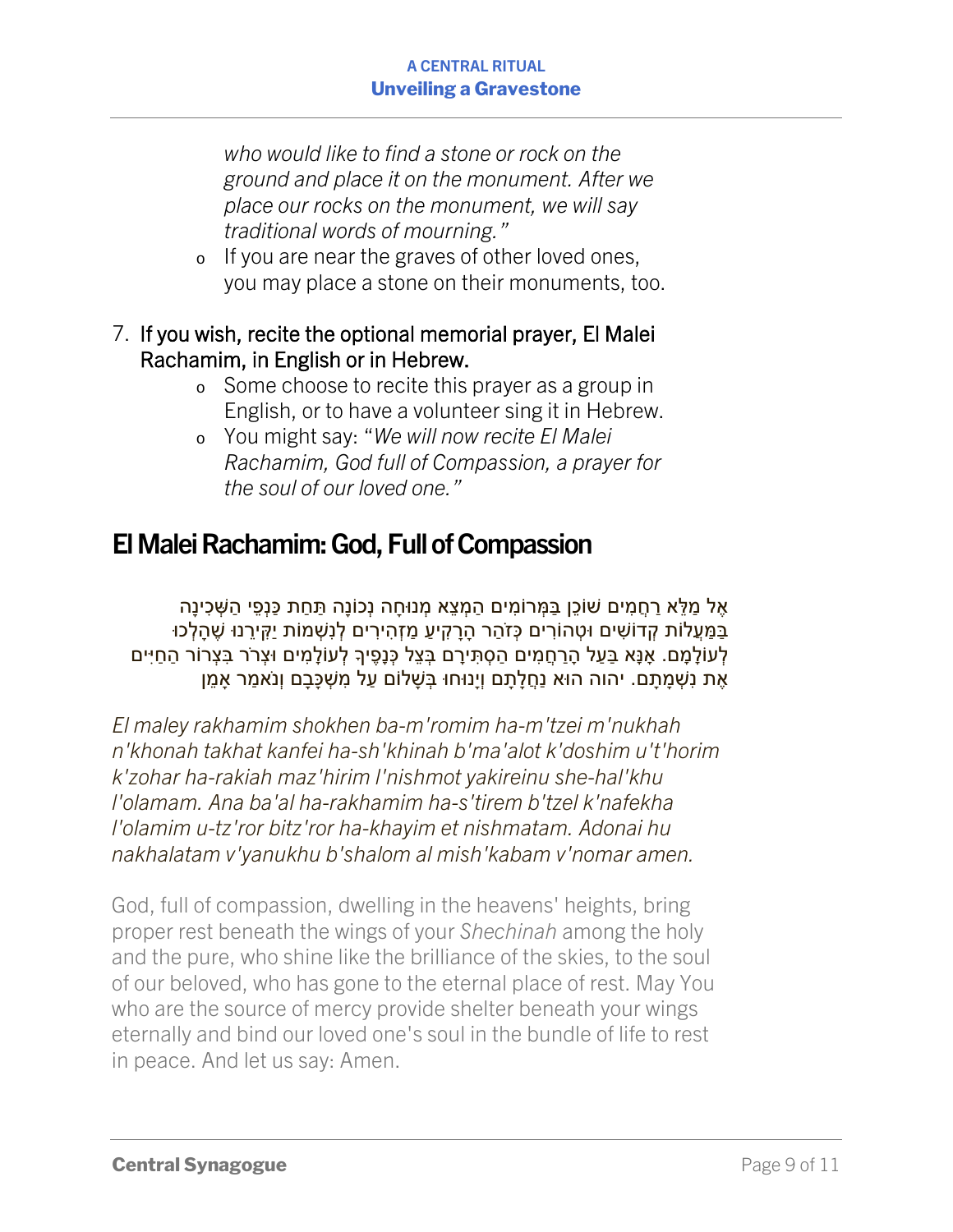- 8. Recite the Mourner's Kaddish, found on the last page so that you can easily make copies for others.
	- o You might say: *"We will now slowly read the Mourner's Kaddish prayer. This is a prayer that close family will recite each year on the anniversary of our loved one's death, and during Yizkor, the special memorial prayers recited on Yom Kippur and festivals. You may read along in the Aramaic and Hebrew, or you can say "amen" at the end of each section, which is another way of affirming the content of the prayer."*
	- o Then recite the Kaddish slowly for all to participate.

#### 9. Conclude.

- <sup>o</sup> You might say: "*As we conclude, I have four final statements to make to the dear human being we have loved and lost. After each sentence, please say: 'We will never forget you*.'
	- § *Your memory is sacred to us. (We will never forget you.)*
	- § *May the ongoing journey of your soul by joyful. (We will never forget you.)*
	- § *We will tell stories of your life. (We will never forget you.)*
	- § *Send us blessings when you can. (We will never forget you.)"*
- <sup>o</sup> You might then conclude with: *"May the source of peace send peace to those who mourn and comfort to all of us who are bereaved. Amen. When we are ready, let's head back to our cars, there is no rush, we can take our time."*
- o If there will be a post-unveiling lunch or gathering, announce logistics of time and place at this time.
- *"This formally concludes our service. Thank you for being here."*